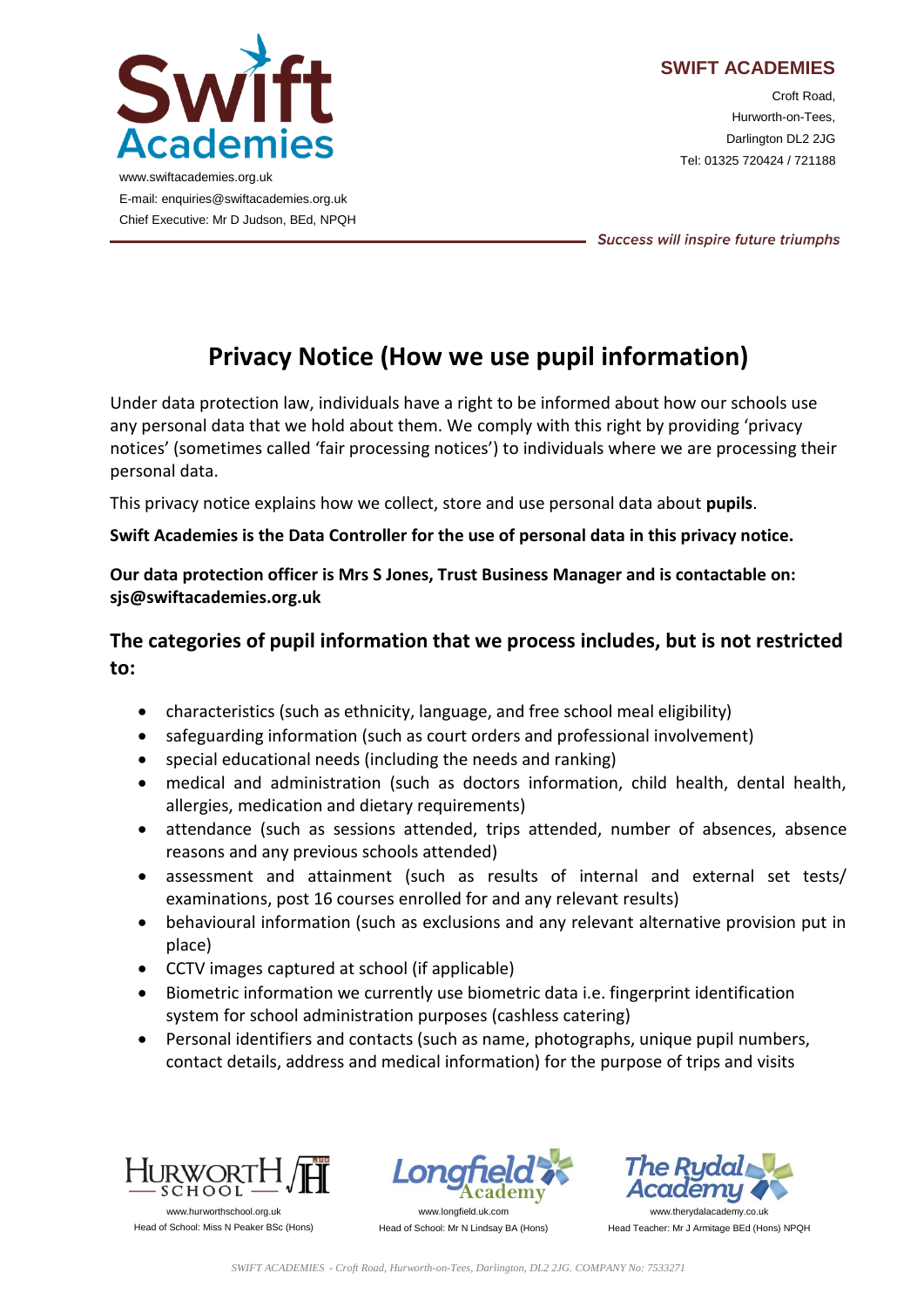

Croft Road, Hurworth-on-Tees, Darlington DL2 2JG Tel: 01325 720424 / 721188

E-mail: enquiries@swiftacademies.org.uk Chief Executive: Mr D Judson, BEd, NPQH

Success will inspire future triumphs

We may also hold data about pupils that we have received from other organisations, including other schools, local authorities and the Department for Education.

#### **Why we collect and use pupil information**

The personal data collected is essential, for the school to fulfil their official functions and meet legal requirements.

- a) to support pupil learning
- b) to monitor and report on pupil attainment progress
- c) to provide appropriate pastoral care
- d) to assess the quality of our services
- e) to keep children safe (food allergies, or emergency contact details)
- f) to administer admission waiting lists
- g) to meet the statutory duties placed upon us by the Department for Education

## **Under the General Data Protection Regulation (GDPR), the lawful bases we rely on for processing pupil information are:**

Most commonly, we process it:

- to comply with a legal obligation
- where personal data collected is essential for the schools to fulfil their official functions and meet legal requirements.
- to perform an official task in the public interest

Less commonly, we may also process pupils' personal data in situations where:

- We have obtained consent to use it in a certain way
- We need to protect the individual's vital interests (or someone else's interests)

Where we have obtained consent to use pupils' personal data, this consent can be withdrawn at any time. We will make this clear when we ask for consent, and explain how consent can be withdrawn.

Some of the reasons listed above for collecting and using pupils' personal data overlap, and there may be several grounds which justify our use of this data.



Head of School: Miss N Peaker BSc (Hons)





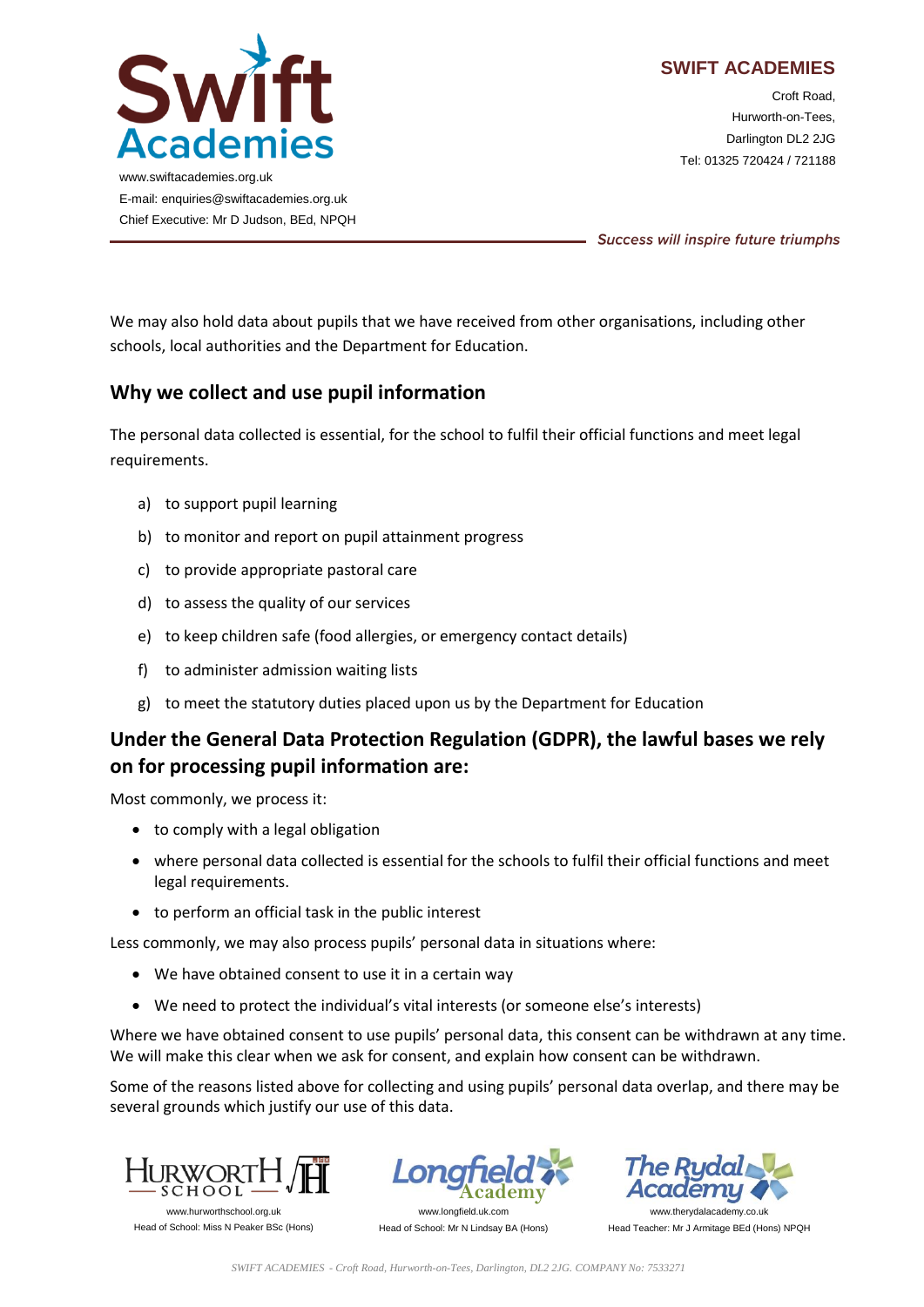

Croft Road, Hurworth-on-Tees, Darlington DL2 2JG Tel: 01325 720424 / 721188

www.swiftacademies.org.uk E-mail: enquiries@swiftacademies.org.uk Chief Executive: Mr D Judson, BEd, NPQH

Success will inspire future triumphs

## **Collecting pupil information**

We collect pupil information via:

- Registration or data collection forms
- Common Transfer Files (CTFs) or secure file transfer from previous school

Pupil data is essential for the schools' operational use. Whilst the majority of pupil information you provide to us is mandatory, some of it requested on a voluntary basis. In order to comply with the data protection legislation, we will inform you at the point of collection, whether you are required to provide certain pupil information to us or if you have a choice in this and we will tell you what you need to do if you do not want to share this information with us.

## **Storing pupil data**

We keep personal information about pupils while they are attending our school. We may also keep it beyond their attendance at our school if this is necessary in order to comply with our legal obligations. We hold pupil data securely for the set amount of time outlined in our data retention schedule.

## **Who we share pupil information with**

Where it is legally required or necessary we may routinely share pupil information with:

- Department for Education we share pupil data with the Department for Education (DfE) on a statutory basis. This data sharing underpins school funding and educational attainment policy and monitoring. We are required to share information about our workforce members with our local authority (LA) under section 5 of the Education (England) Regulations 2007 and amendments
- Local Authority we are required to share information about our pupils' with our local authority (LA) to meet our legal obligations to share certain information with it, such as safeguarding concerns and exclusions
- Multi-Academy Trust to allow the business to function, such as sharing information with HR and finance teams
- Our regulator [e.g. Ofsted] to meet our legal obligations to share certain information during the inspection process
- Suppliers and service providers to enable them to provide the service we have contracted them for
- Our auditors to enable them to provide the service we have contracted them for







www.longfield.uk.com Head of School: Mr N Lindsay BA (Hons)

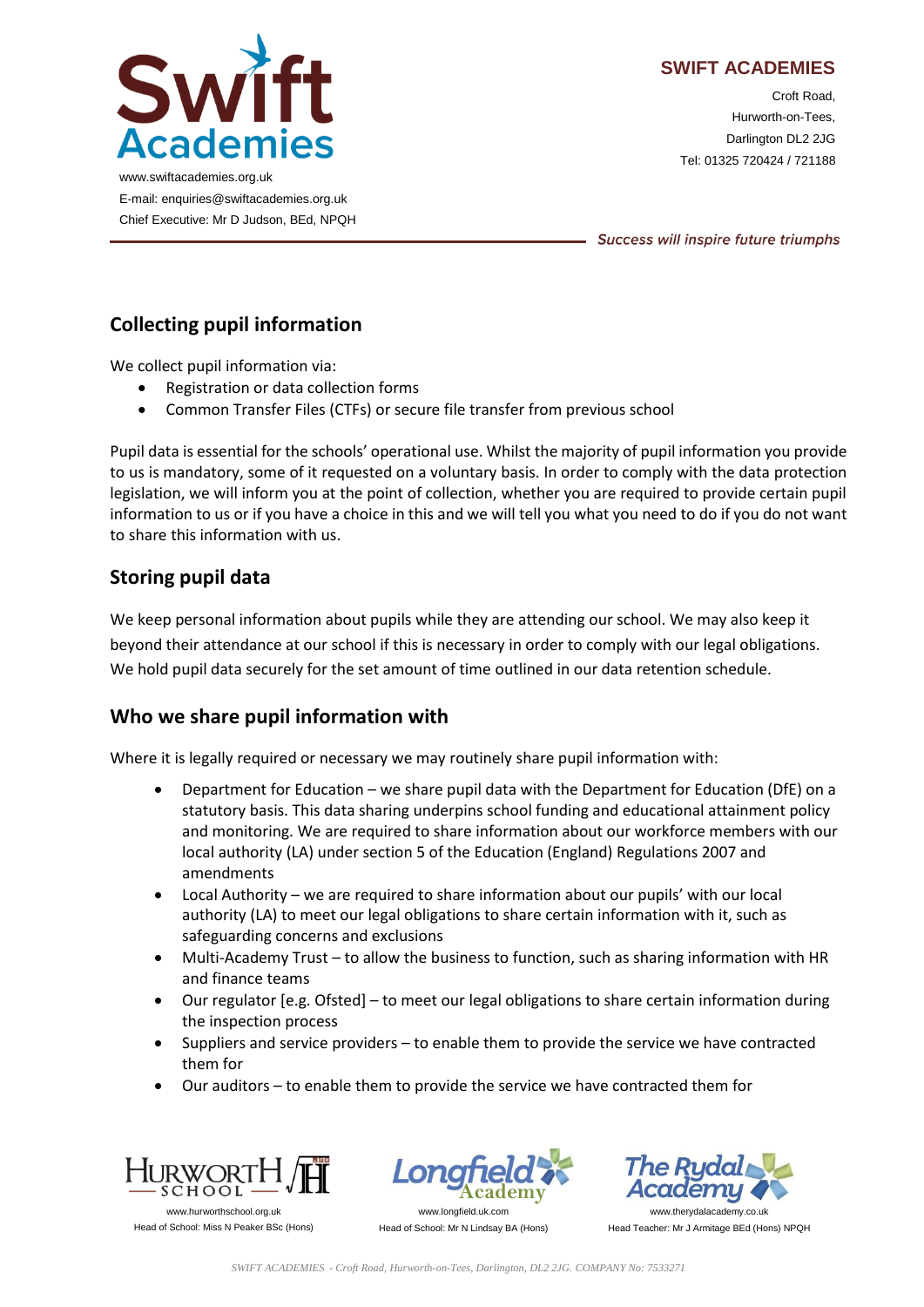

Croft Road, Hurworth-on-Tees, Darlington DL2 2JG Tel: 01325 720424 / 721188

www.swiftacademies.org.uk E-mail: enquiries@swiftacademies.org.uk Chief Executive: Mr D Judson, BEd, NPQH

Success will inspire future triumphs

- Health authorities to meet our legal obligations to share certain information with it, such as Education Health Care Plans
- Health and social welfare organisations to meet our legal obligations to share certain information with it, such as child protection information
- Professional advisers and consultants to enable them to provide the service we have contracted them for
- Police forces, courts, tribunals to meet our legal obligations to share certain information with it, such as CCTV footage or contact information

#### **Why we share pupil information**

We do not share information about our pupils with anyone without consent unless the law and our policies allow us to do so. Further examples of why we share pupil data are listed above under 'who we share pupil information with'

#### **Youth support services**

## **Pupils aged 13+**

Once our pupils reach the age of 13, we also pass pupil information to our local authority and / or provider of youth support services as they have responsibilities in relation to the education or training of 13-19 year olds under section 507B of the Education Act 1996.

This enables them to provide services as follows:

- youth support services
- careers advisers

A parent or guardian can object to any information in addition to their child's name, address and date of birth being passed to their local authority or provider of youth support services by informing us. This right is transferred to the child / pupil once they reach the age 16

Data is securely transferred to the youth support service via encrypted email and is stored on the school system and held for until a student reaches age 25.



Head of School: Miss N Peaker BSc (Hons)



www.longfield.uk.com Head of School: Mr N Lindsay BA (Hons)

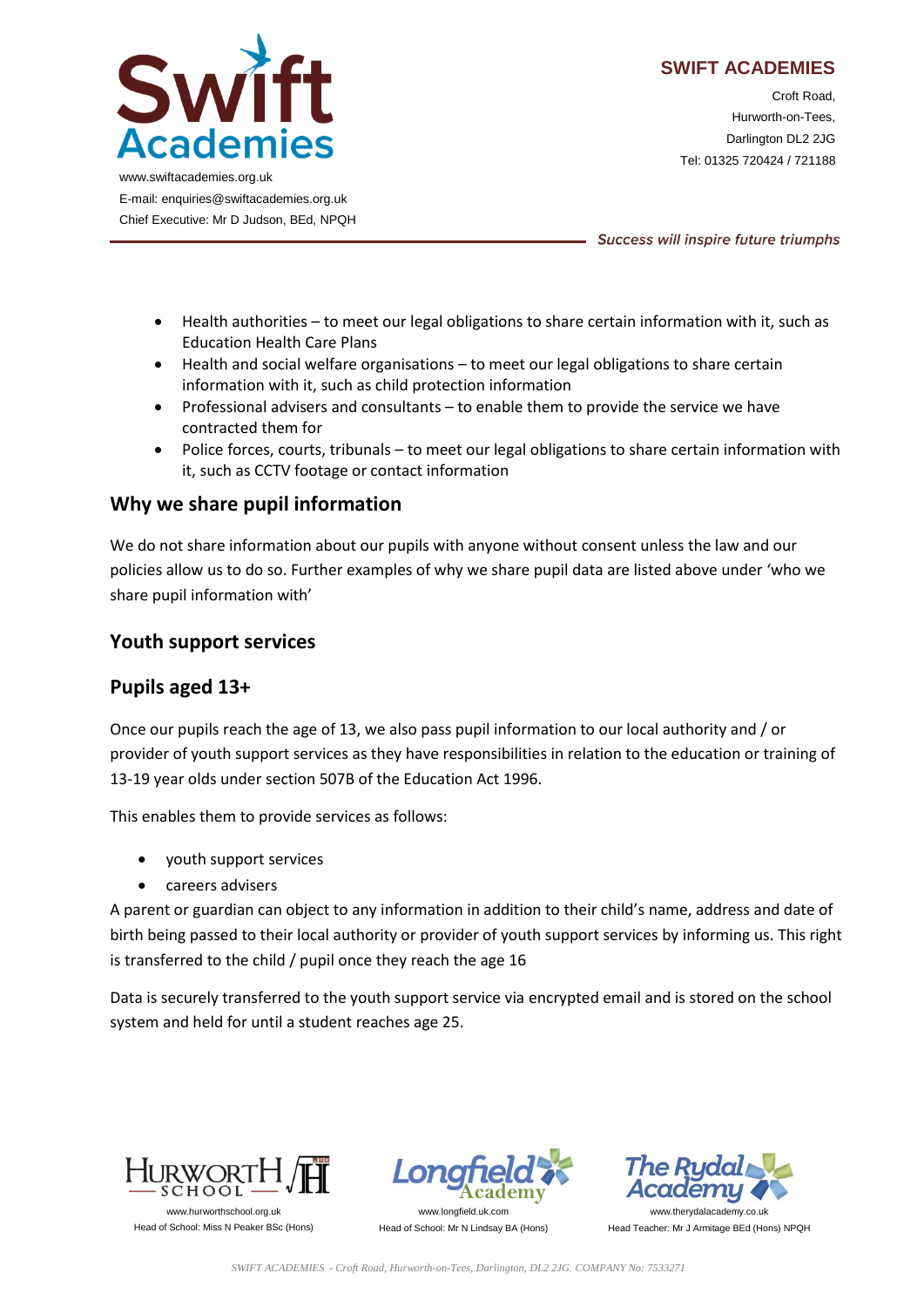

Croft Road, Hurworth-on-Tees, Darlington DL2 2JG Tel: 01325 720424 / 721188

www.swiftacademies.org.uk E-mail: enquiries@swiftacademies.org.uk Chief Executive: Mr D Judson, BEd, NPQH

Success will inspire future triumphs

## **Pupils aged 16+**

We will also share certain information about pupils aged 16+ with our local authority and / or provider of youth support services as they have responsibilities in relation to the education or training of 13-19 year olds under section 507B of the Education Act 1996.

This enables them to provide services as follows:

- post-16 education and training providers
- youth support services
- careers advisers

A child / pupil once they reach the age of 16 can object to only their name, address and date of birth is passed to their local authority or provider of youth support services by informing us.

Data is securely transferred to the youth support service via encrypted email and is stored on the school system and held for until a student reaches age 25.

For more information about services for young people, please visit our local authority website.

## **Department for Education**

The Department for Education (DfE) collects personal data from educational settings and local authorities via various statutory data collections. We are required to share information about our pupils with the Department for Education (DfE) either directly or via our local authority for the purpose of those data collections, such as school census, under:

regulation 5 of The Education (Information About Individual Pupils) (England) Regulations 2013.

All data is transferred securely and held by DfE under a combination of software and hardware controls, which meet the current [government security policy framework.](https://www.gov.uk/government/publications/security-policy-framework)

For more information, please see 'How Government uses your data' section.



Head of School: Miss N Peaker BSc (Hons)



Head of School: Mr N Lindsay BA (Hons)